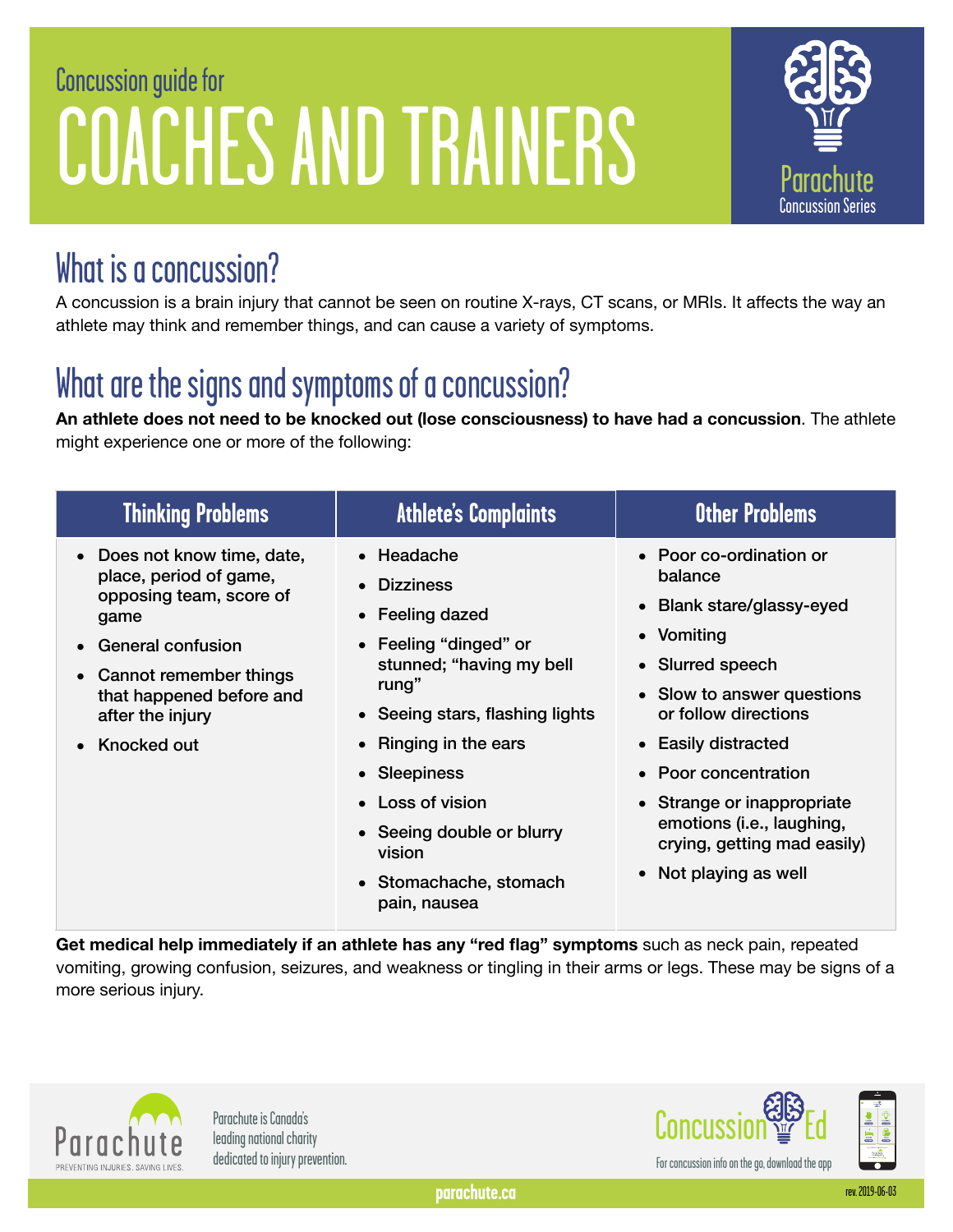

### What causes a concussion?

Any blow to the head, face or neck, or a blow to the body which causes a sudden jarring of the head may cause a concussion (e.g., a ball to the head, being checked into the boards).

#### What should I do if I think an athlete might have a concussion?

**In all suspected cases of concussion,** t**he athlete should stop playing right away.** Continuing to play increases their risk of more severe, longer-lasting concussion symptoms, as well as increases their risk of other injury.

The Concussion Recognition Tool 5 (CRT5) can be used by anyone to help recognize the signs and symptoms of a possible concussion.

The athlete should not be left alone and should be seen by a doctor as soon as possible that day. They should not drive.

If the athlete loses consciousness, call an ambulance to take them to the hospital right away. Do not move them or remove any equipment such as a helmet.

The athlete should not return to play the same day.

#### How long will it take for the athlete to get better?

The signs and symptoms of a concussion usually last for one to four weeks, but may last longer. In some cases, it may take many weeks or months to heal. If the athlete has had a previous concussion, they may take longer to heal.

If the athlete's symptoms are persistent (i.e., last longer than two weeks in adults or longer than four weeks in youth under 18 years old) they should be referred to a healthcare professional who is an expert in the management of concussion.

## How is concussion treated?

After an initial short period of rest (24 to 48 hours), light cognitive and physical activity can begin, as long as these don't worsen symptoms.

As the athlete is recovering from concussion, they should not do any activities that may make their symptoms worse. This might mean limiting activities such as exercising, driving, and screen time on their phone or other devices.

Recovering from concussion is a process that takes patience. Going back to activities before the athlete is ready is likely to make their symptoms worse, and their recovery may take longer.

#### When should the athlete go to the doctor?

Anyone with a possible head injury should be seen by a doctor as soon as possible.

The athlete should go back to the doctor immediately if, after being told they have a concussion, they have worsening symptoms, such as:

- being more confused
- headache that is getting worse
- vomiting more than twice
- not waking up
- having any trouble walking
- having a seizure
- strange behaviour